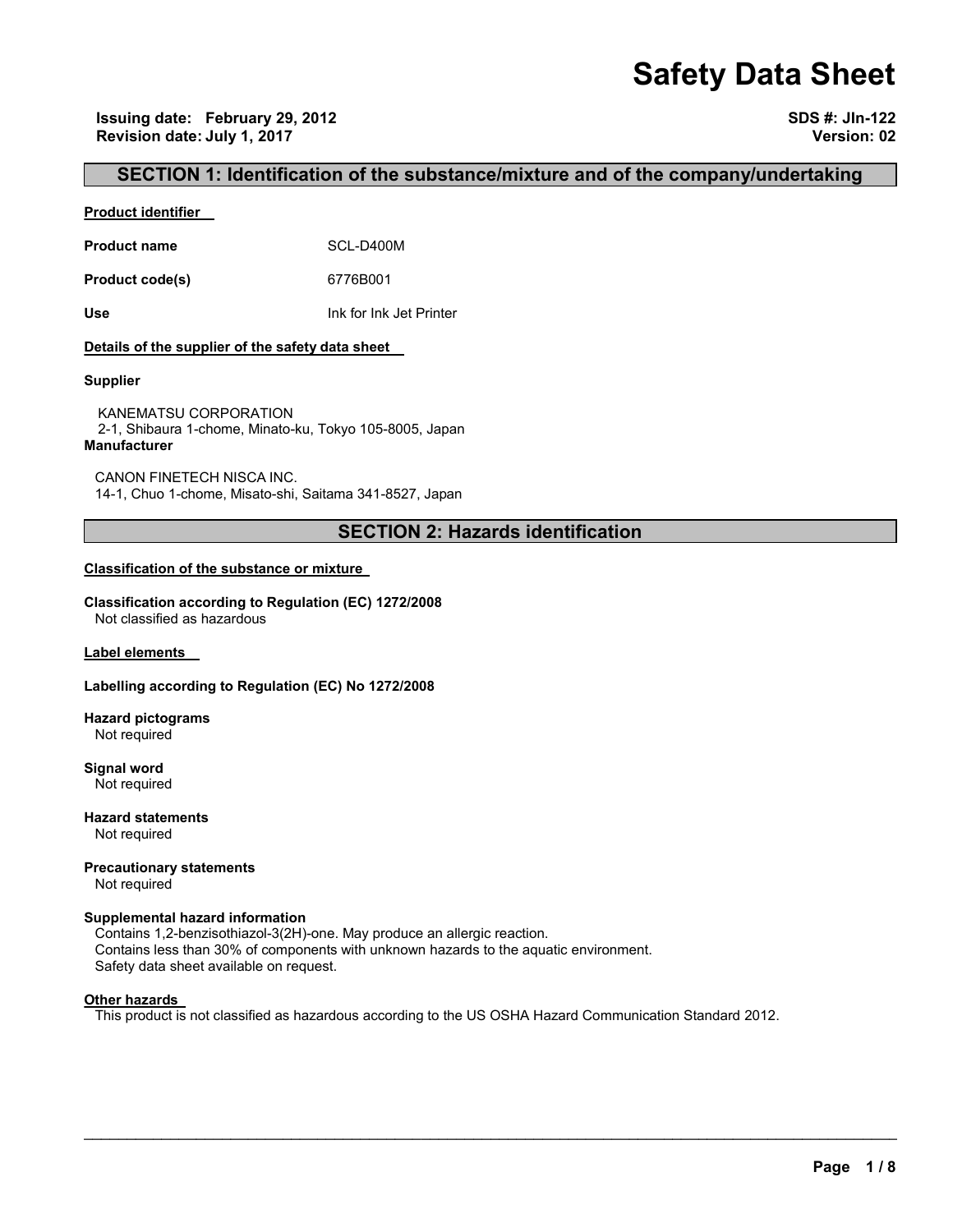# **SECTION 3: Composition/information on ingredients**

 $\mathcal{L}_\mathcal{L} = \{ \mathcal{L}_\mathcal{L} = \{ \mathcal{L}_\mathcal{L} = \{ \mathcal{L}_\mathcal{L} = \{ \mathcal{L}_\mathcal{L} = \{ \mathcal{L}_\mathcal{L} = \{ \mathcal{L}_\mathcal{L} = \{ \mathcal{L}_\mathcal{L} = \{ \mathcal{L}_\mathcal{L} = \{ \mathcal{L}_\mathcal{L} = \{ \mathcal{L}_\mathcal{L} = \{ \mathcal{L}_\mathcal{L} = \{ \mathcal{L}_\mathcal{L} = \{ \mathcal{L}_\mathcal{L} = \{ \mathcal{L}_\mathcal{$ 

| <b>Chemical name</b>                | <b>CAS-No</b> | <b>REACH</b><br><b>Registration No.</b> | Weight % | <b>Regulation (EC) 1272/2008</b>                                               |                                      | Note to other hazards |
|-------------------------------------|---------------|-----------------------------------------|----------|--------------------------------------------------------------------------------|--------------------------------------|-----------------------|
|                                     |               |                                         |          | <b>Classification</b>                                                          | <b>H-statement</b>                   |                       |
| Triethylene glycol                  | 112-27-6      | Not available                           | $1 - 5$  | None                                                                           | None                                 |                       |
| Glycerin                            | 56-81-5       | Not available                           | $5 - 10$ | None                                                                           | None                                 |                       |
| Ethyleneurea                        | 120-93-4      | Not available                           | $5 - 10$ | Eve Irrit. 2                                                                   | H319                                 |                       |
| Lactam                              | Confidential  | Not available                           | $5 - 10$ | None                                                                           | None                                 |                       |
| Magenta dye                         | Confidential  | Not available                           | $1 - 5$  | None                                                                           | None                                 |                       |
| 1,2-benzisothiazol-<br>$3(2H)$ -one | 2634-33-5     | Not available                           | < 0.05   | Acute Tox. 4<br>Skin Irrit, 2<br>Eye Dam. 1<br>Skin Sens. 1<br>Aquatic Acute 1 | H302<br>H315<br>H318<br>H317<br>H400 |                       |
| Water                               | 7732-18-5     | Not applicable                          | 60-80    | None                                                                           | None                                 |                       |

For the full text of the H-statements mentioned in this Section, see Section 16.

Note to other hazards: The following substance(s) is (are) marked with (1), (2) and/or (3)

- (1) Substance for which EU Occupational Exposure Limit(s) is (are) established (See SECTION 8)

- (2) PBT substance or vPvB substance under Regulation (EC) No 1907/2006

- (3) Substance listed in Candidate List of SVHC for Authorisation under Regulation (EC) No 1907/2006

# **SECTION 4: First aid measures**

#### **Description of first aid measures**

| <b>Inhalation</b>                                           | If symptoms are experienced, move victim to fresh air and obtain medical advice.                                                                                                    |
|-------------------------------------------------------------|-------------------------------------------------------------------------------------------------------------------------------------------------------------------------------------|
| Ingestion                                                   | Rinse mouth. Give one or two glasses of water.<br>If irritation or discomfort occurs, obtain medical advice immediately.                                                            |
| <b>Skin contact</b>                                         | Wash with water and soap or mild detergent.<br>If irritation persists, obtain medical advice.                                                                                       |
| Eye contact                                                 | Immediately flush with lukewarm, gently flowing water for 5 minutes or until the chemical is<br>removed.<br>If irritation persists, obtain medical advice immediately.              |
| Most important symptoms and effects, both acute and delayed |                                                                                                                                                                                     |
| <b>Inhalation</b>                                           | No adverse effects are expected under intended use.<br>Over exposure to vapor or mist may cause respiratory tract irritation, cough, dizziness,<br>drowsiness, headache and nausea. |
| Ingestion                                                   | May cause abdominal pain, diarrhea, dizziness, drowsiness, dullness, headache, nausea<br>and vomiting.                                                                              |
| <b>Skin contact</b>                                         | Neither irritation nor sensitization is expected. (See SECTION 11)                                                                                                                  |
| Eye contact                                                 | May cause mild irritation. (See SECTION 11)                                                                                                                                         |
| <b>Chronic effects</b>                                      | Not identified                                                                                                                                                                      |
|                                                             | Indication of any immediate medical attention and special treatment needed                                                                                                          |
| None                                                        |                                                                                                                                                                                     |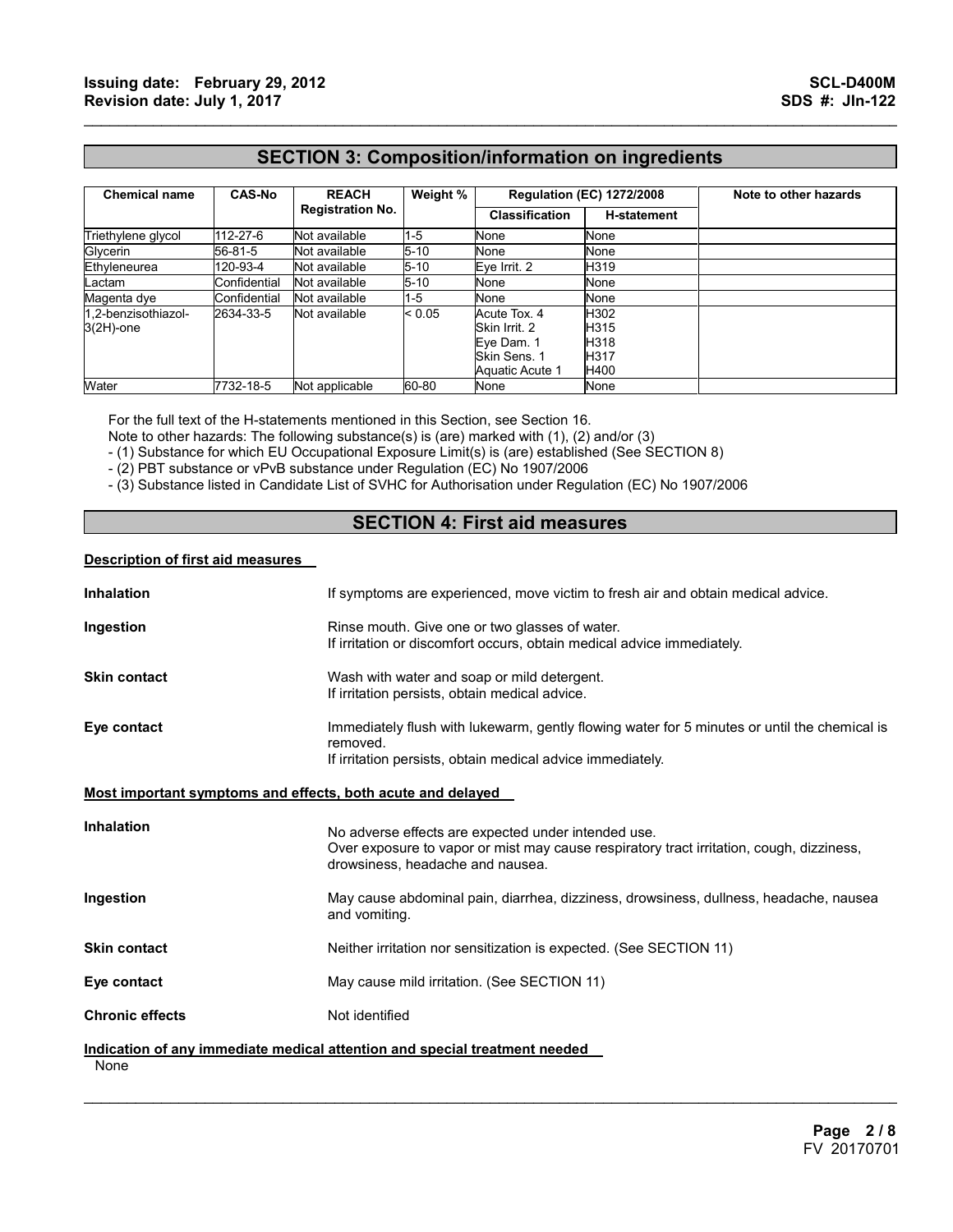# **SECTION 5: Firefighting measures**

 $\mathcal{L}_\mathcal{L} = \{ \mathcal{L}_\mathcal{L} = \{ \mathcal{L}_\mathcal{L} = \{ \mathcal{L}_\mathcal{L} = \{ \mathcal{L}_\mathcal{L} = \{ \mathcal{L}_\mathcal{L} = \{ \mathcal{L}_\mathcal{L} = \{ \mathcal{L}_\mathcal{L} = \{ \mathcal{L}_\mathcal{L} = \{ \mathcal{L}_\mathcal{L} = \{ \mathcal{L}_\mathcal{L} = \{ \mathcal{L}_\mathcal{L} = \{ \mathcal{L}_\mathcal{L} = \{ \mathcal{L}_\mathcal{L} = \{ \mathcal{L}_\mathcal{$ 

#### **Extinguishing media**

#### **Suitable extinguishing media**

CO2, water, foam or dry chemicals

# **Unsuitable extinguishing media**

None

#### **Special hazards arising from the substance or mixture**

#### **Special hazard**

None

#### **Hazardous combustion products**

CO, CO2, NOx and SOx

#### **Advice for firefighters**

#### **Special protective equipment for fire-fighters**

None

# **SECTION 6: Accidental release measures**

#### **Personal precautions, protective equipment and emergency procedures**

Avoid contact with skin, eyes and clothing. Avoid breathing vapor and mist.

#### **Environmental precautions**

Do not release to sewer, surface water or ground water.

#### **Methods and material for containment and cleaning up**

Wipe off with wet cloth or paper.

#### **Other information**

None

# **SECTION 7: Handling and storage**

 $\mathcal{L}_\mathcal{L} = \mathcal{L}_\mathcal{L} = \mathcal{L}_\mathcal{L} = \mathcal{L}_\mathcal{L} = \mathcal{L}_\mathcal{L} = \mathcal{L}_\mathcal{L} = \mathcal{L}_\mathcal{L} = \mathcal{L}_\mathcal{L} = \mathcal{L}_\mathcal{L} = \mathcal{L}_\mathcal{L} = \mathcal{L}_\mathcal{L} = \mathcal{L}_\mathcal{L} = \mathcal{L}_\mathcal{L} = \mathcal{L}_\mathcal{L} = \mathcal{L}_\mathcal{L} = \mathcal{L}_\mathcal{L} = \mathcal{L}_\mathcal{L}$ 

#### **Precautions for safe handling**

Use with adequate ventilation. Avoid contact with skin, eyes and clothing. Avoid breathing vapor and mist. In case of contact, wash out the contaminated area immediately.

#### **Conditions for safe storage, including any incompatibilities**

Keep in a cool and dry place. Protect from sunlight. Keep out of the reach of children.

#### **Specific end uses**

Ink for Ink Jet Printer. For more information, please refer to the instruction of this product.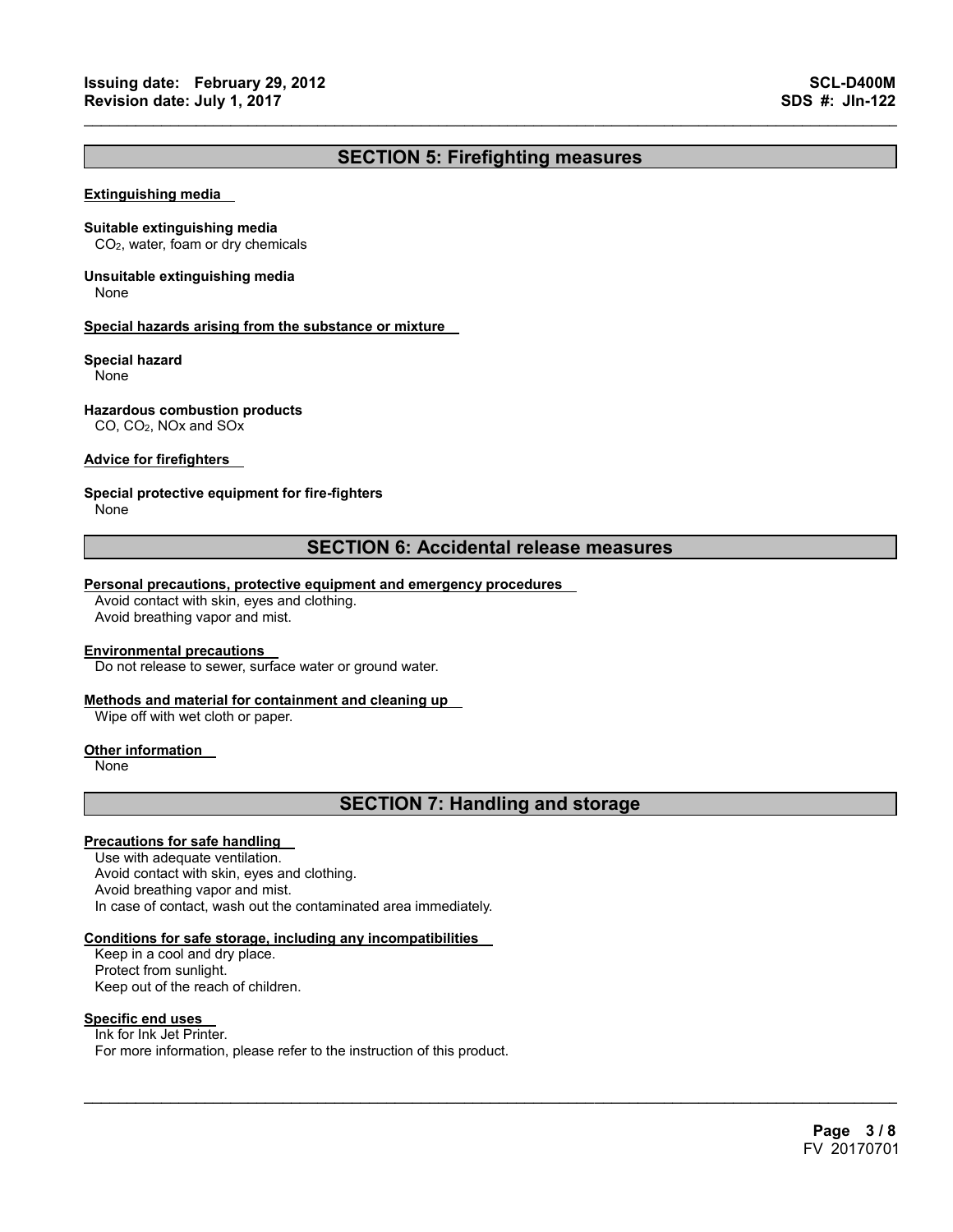# **SECTION 8: Exposure controls/personal protection**

 $\mathcal{L}_\mathcal{L} = \{ \mathcal{L}_\mathcal{L} = \{ \mathcal{L}_\mathcal{L} = \{ \mathcal{L}_\mathcal{L} = \{ \mathcal{L}_\mathcal{L} = \{ \mathcal{L}_\mathcal{L} = \{ \mathcal{L}_\mathcal{L} = \{ \mathcal{L}_\mathcal{L} = \{ \mathcal{L}_\mathcal{L} = \{ \mathcal{L}_\mathcal{L} = \{ \mathcal{L}_\mathcal{L} = \{ \mathcal{L}_\mathcal{L} = \{ \mathcal{L}_\mathcal{L} = \{ \mathcal{L}_\mathcal{L} = \{ \mathcal{L}_\mathcal{$ 

#### **Control parameters**

#### **Exposure limits**

| <b>Chemical name</b> | EU OEL          | <b>OSHA PEL</b>                                     | <b>ACGIH TLV</b> | <b>Australia OEL</b>     |
|----------------------|-----------------|-----------------------------------------------------|------------------|--------------------------|
| Glycerin             | Not established | (as mist)<br>Total dust<br>TWA: $15 \text{ mg/m}^3$ | Not established  | TWA: $10 \text{ mg/m}^3$ |
|                      |                 | Respirable fraction<br>TWA: $5 \text{ ma/m}^3$      |                  |                          |

**Exposure controls Appropriate engineering controls** No special ventilation equipment is needed under intended use of this product.

#### **Individual protection measures, such as personal protective equipment**

| Eye/face protection           |
|-------------------------------|
| <b>Skin protection</b>        |
| <b>Respiratory protection</b> |
| <b>Thermal hazards</b>        |

Not required **Not required Not required Not applicable** 

# **SECTION 9: Physical and chemical properties**

 $\mathcal{L}_\mathcal{L} = \mathcal{L}_\mathcal{L} = \mathcal{L}_\mathcal{L} = \mathcal{L}_\mathcal{L} = \mathcal{L}_\mathcal{L} = \mathcal{L}_\mathcal{L} = \mathcal{L}_\mathcal{L} = \mathcal{L}_\mathcal{L} = \mathcal{L}_\mathcal{L} = \mathcal{L}_\mathcal{L} = \mathcal{L}_\mathcal{L} = \mathcal{L}_\mathcal{L} = \mathcal{L}_\mathcal{L} = \mathcal{L}_\mathcal{L} = \mathcal{L}_\mathcal{L} = \mathcal{L}_\mathcal{L} = \mathcal{L}_\mathcal{L}$ 

#### **Information on basic physical and chemical properties**

| Appearance                                   | Magenta liquid                     |
|----------------------------------------------|------------------------------------|
| Odor                                         | Slight odor                        |
| Odor threshold                               | Not available                      |
| рH                                           | 7-9                                |
| Melting point/Freezing point $(^{\circ}C)$   | Not available                      |
| Initial boiling point and boiling range (°C) | Not available                      |
| Flash point $(^{\circ}C)$                    | Not available                      |
| <b>Evaporation rate</b>                      | Not available                      |
| Flammability (solid, gas)                    | Neither flammable nor combustible. |
| Upper/lower flammability or explosive limits |                                    |
| <b>Upper flammability limit</b>              | Not available                      |
| <b>Lower flammability limit</b>              | Not available                      |
| Upper explosive limit                        | Not available                      |
| Lower explosive limit                        | Not available                      |
| Vapor pressure                               | Not available                      |
| Vapor density                                | Not available                      |
| <b>Relative density</b>                      | $1.0 - 1.1$                        |
| Solubility(ies)                              | Water: Miscible                    |
| Partition coefficient: n-octanol/water       | Not available                      |
| Autoignition temperature (°C)                | Not available                      |
| Decomposition temperature (°C)               | Not available                      |
| Viscosity (mPa-s)                            | $1 - 5$                            |
| <b>Explosive properties</b>                  | None (Estimate)                    |
| <b>Oxidizing properties</b>                  | None (Estimate)                    |
|                                              |                                    |

**Other information** 

**None**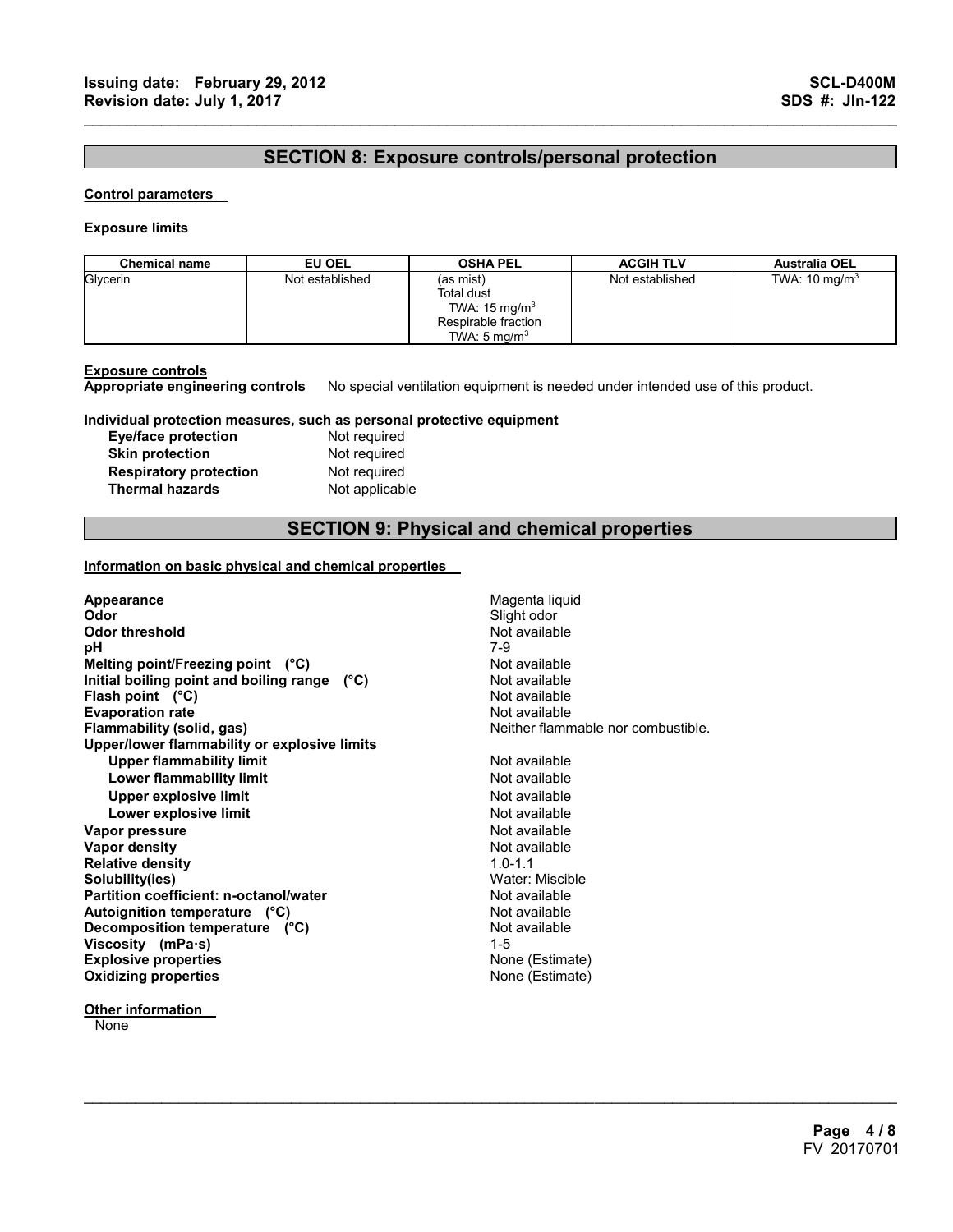# **SECTION 10: Stability and reactivity**

 $\mathcal{L}_\mathcal{L} = \{ \mathcal{L}_\mathcal{L} = \{ \mathcal{L}_\mathcal{L} = \{ \mathcal{L}_\mathcal{L} = \{ \mathcal{L}_\mathcal{L} = \{ \mathcal{L}_\mathcal{L} = \{ \mathcal{L}_\mathcal{L} = \{ \mathcal{L}_\mathcal{L} = \{ \mathcal{L}_\mathcal{L} = \{ \mathcal{L}_\mathcal{L} = \{ \mathcal{L}_\mathcal{L} = \{ \mathcal{L}_\mathcal{L} = \{ \mathcal{L}_\mathcal{L} = \{ \mathcal{L}_\mathcal{L} = \{ \mathcal{L}_\mathcal{$ 

#### **Reactivity**

None

#### **Chemical stability**

**Stable** 

### **Possibility of hazardous reactions**

None

#### **Conditions to avoid**

None

#### **Incompatible materials**

Acids, bases, oxidizing materials and reducing agents.

#### **Hazardous decomposition products**

CO, CO2, NOx and SOx

# **SECTION 11: Toxicological information**

#### **Information on toxicological effects**

| <b>Acute toxicity</b>             | Not available                                                                                                                                      |
|-----------------------------------|----------------------------------------------------------------------------------------------------------------------------------------------------|
| <b>Skin corrosion/irritation</b>  | Not irritant (rabbit) (Estimate based on data of similar ink or ingredient(s).)<br>OECD Guidelines No.404 (2002), (EC) 440/2008 Method B4          |
| Serious eye damage/eye irritation | Mild irritant (rabbit) (Estimate based on data of similar ink or ingredient(s).)<br>OECD Guidelines No.405 (2002), (EC) 440/2008 Method B5         |
| Respiratory or skin sensitization | Not sensitizing (LLNA, mouse) (Estimate based on data of similar ink or ingredient(s).)<br>OECD Guidelines No.429 (2010), (EC) 440/2008 Method B42 |
| Germ cell mutagenicity            | Ames test: Negative (S. typhimurium & E. Coli)                                                                                                     |
| Carcinogenicity                   | Not available                                                                                                                                      |
| <b>Reproductive toxicity</b>      | Not available                                                                                                                                      |
| <b>STOT - single exposure</b>     | Not available                                                                                                                                      |
| <b>STOT - repeated exposure</b>   | Not available                                                                                                                                      |
| <b>Aspiration hazard</b>          | Not available                                                                                                                                      |
| <b>Other information</b>          | Not available                                                                                                                                      |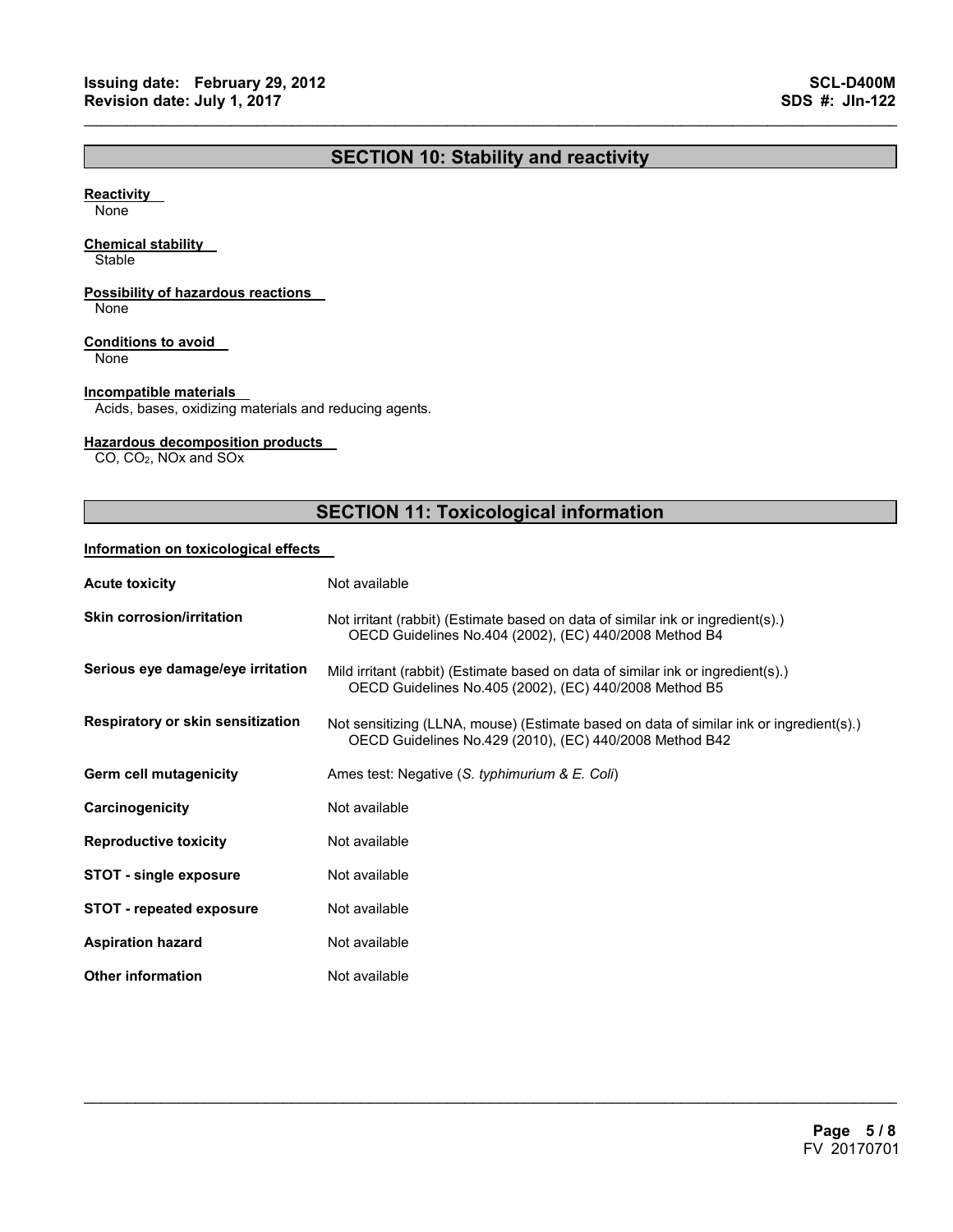# **SECTION 12: Ecological information**

 $\mathcal{L}_\mathcal{L} = \{ \mathcal{L}_\mathcal{L} = \{ \mathcal{L}_\mathcal{L} = \{ \mathcal{L}_\mathcal{L} = \{ \mathcal{L}_\mathcal{L} = \{ \mathcal{L}_\mathcal{L} = \{ \mathcal{L}_\mathcal{L} = \{ \mathcal{L}_\mathcal{L} = \{ \mathcal{L}_\mathcal{L} = \{ \mathcal{L}_\mathcal{L} = \{ \mathcal{L}_\mathcal{L} = \{ \mathcal{L}_\mathcal{L} = \{ \mathcal{L}_\mathcal{L} = \{ \mathcal{L}_\mathcal{L} = \{ \mathcal{L}_\mathcal{$ 

#### **Toxicity**

#### **Ecotoxicity effects**

Not available

# **Persistence and degradability**

Not available

#### **Bioaccumulative potential**

Not available

#### **Mobility in soil**

Not available

#### **Results of PBT and vPvB assessment**

No results that the component(s) of this ink meet(s) the PBT or vPvB criteria under Regulation (EC) No 1907/2006.

#### **Other adverse effects**

Not available

# **SECTION 13: Disposal considerations**

#### **Waste treatment methods**

Disposal should be subject to federal, state and local laws.

| <b>SECTION 14: Transport information</b>                                     |                                                                                                                 |  |
|------------------------------------------------------------------------------|-----------------------------------------------------------------------------------------------------------------|--|
| <u>UN number</u>                                                             | None                                                                                                            |  |
| UN proper shipping name                                                      | None                                                                                                            |  |
| Transport hazard class                                                       | None                                                                                                            |  |
| Packing group                                                                | None                                                                                                            |  |
| <b>Environmental hazards</b>                                                 | Not classified as environmentally hazardous under UN Model Regulations and<br>marine pollutant under IMDG Code. |  |
| <b>Special precautions for users</b>                                         | None                                                                                                            |  |
| Transport in bulk according to Annex II of<br><b>MARPOL and the IBC Code</b> | Not applicable                                                                                                  |  |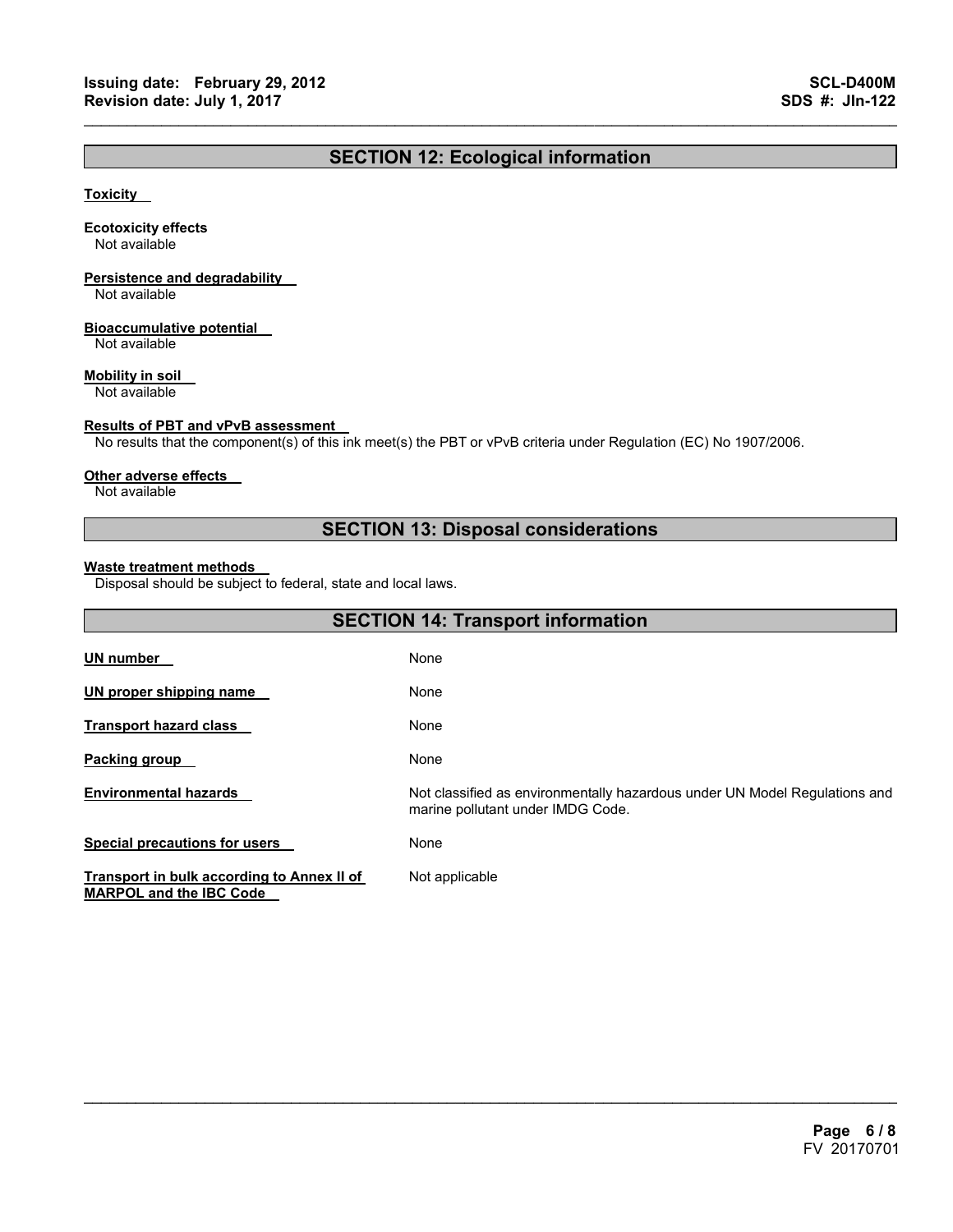# **SECTION 15: Regulatory information**

 $\mathcal{L}_\mathcal{L} = \{ \mathcal{L}_\mathcal{L} = \{ \mathcal{L}_\mathcal{L} = \{ \mathcal{L}_\mathcal{L} = \{ \mathcal{L}_\mathcal{L} = \{ \mathcal{L}_\mathcal{L} = \{ \mathcal{L}_\mathcal{L} = \{ \mathcal{L}_\mathcal{L} = \{ \mathcal{L}_\mathcal{L} = \{ \mathcal{L}_\mathcal{L} = \{ \mathcal{L}_\mathcal{L} = \{ \mathcal{L}_\mathcal{L} = \{ \mathcal{L}_\mathcal{L} = \{ \mathcal{L}_\mathcal{L} = \{ \mathcal{L}_\mathcal{$ 

#### **Safety, health and environmental regulations/legislation specific for the substance or mixture**

| [EU information]<br>(EC) No 1907/2006 Authorisation<br>(EC) No 1907/2006 Restriction<br>(EC) No 1005/2009<br>(EC) No 850/2004<br>(EC) No 649/2012<br><b>Chemical Safety Assessment under</b><br>(EC)No1907/2006 | Not regulated<br>Not regulated<br>Not regulated<br>Not regulated<br>Not regulated<br>Not assessed |
|-----------------------------------------------------------------------------------------------------------------------------------------------------------------------------------------------------------------|---------------------------------------------------------------------------------------------------|
| [USA information]<br>TSCA Sec 4,5,6,7,8,12b<br><b>OSHA-HCS Classification/Label</b><br><b>FHSA Classification/Label</b><br><b>SARA Title III Sec 313</b><br><b>California Proposition 65</b>                    | Not regulated<br>Not classified as hazardous<br>Not classified as hazardous<br>None<br>None       |
| [Canada information]<br><b>CEPA Sec 81 (DSL and NDSL listing</b><br>status)                                                                                                                                     | Not applicable (Manufactured article)                                                             |
| <b>HPA (WHMIS)</b>                                                                                                                                                                                              | Not applicable (Manufactured article)                                                             |
| [Australia information]<br>ICNA Act Sec 21 (AICS listing status) All ingredients are listed on AICS.<br>WHS Regulations Chap 7 Part 7.1                                                                         | Not classified as hazardous                                                                       |
| <b>Other information</b>                                                                                                                                                                                        | None                                                                                              |

# **SECTION 16: Other information**

 $\mathcal{L}_\mathcal{L} = \mathcal{L}_\mathcal{L} = \mathcal{L}_\mathcal{L} = \mathcal{L}_\mathcal{L} = \mathcal{L}_\mathcal{L} = \mathcal{L}_\mathcal{L} = \mathcal{L}_\mathcal{L} = \mathcal{L}_\mathcal{L} = \mathcal{L}_\mathcal{L} = \mathcal{L}_\mathcal{L} = \mathcal{L}_\mathcal{L} = \mathcal{L}_\mathcal{L} = \mathcal{L}_\mathcal{L} = \mathcal{L}_\mathcal{L} = \mathcal{L}_\mathcal{L} = \mathcal{L}_\mathcal{L} = \mathcal{L}_\mathcal{L}$ 

#### **Full text of H-statements referred to under sections 2 and 3**

H302: Harmful if swallowed.

- H315: Causes skin irritation.
- H317: May cause an allergic skin reaction.
- H318: Causes serious eye damage.
- H319: Causes serious eye irritation.
- H400: Very toxic to aquatic life.

#### **Annex**

- None
- **Issuing date:** February 29, 2012
- **Revision date:** July 1, 2017
- **Revision note:** Entirely revised